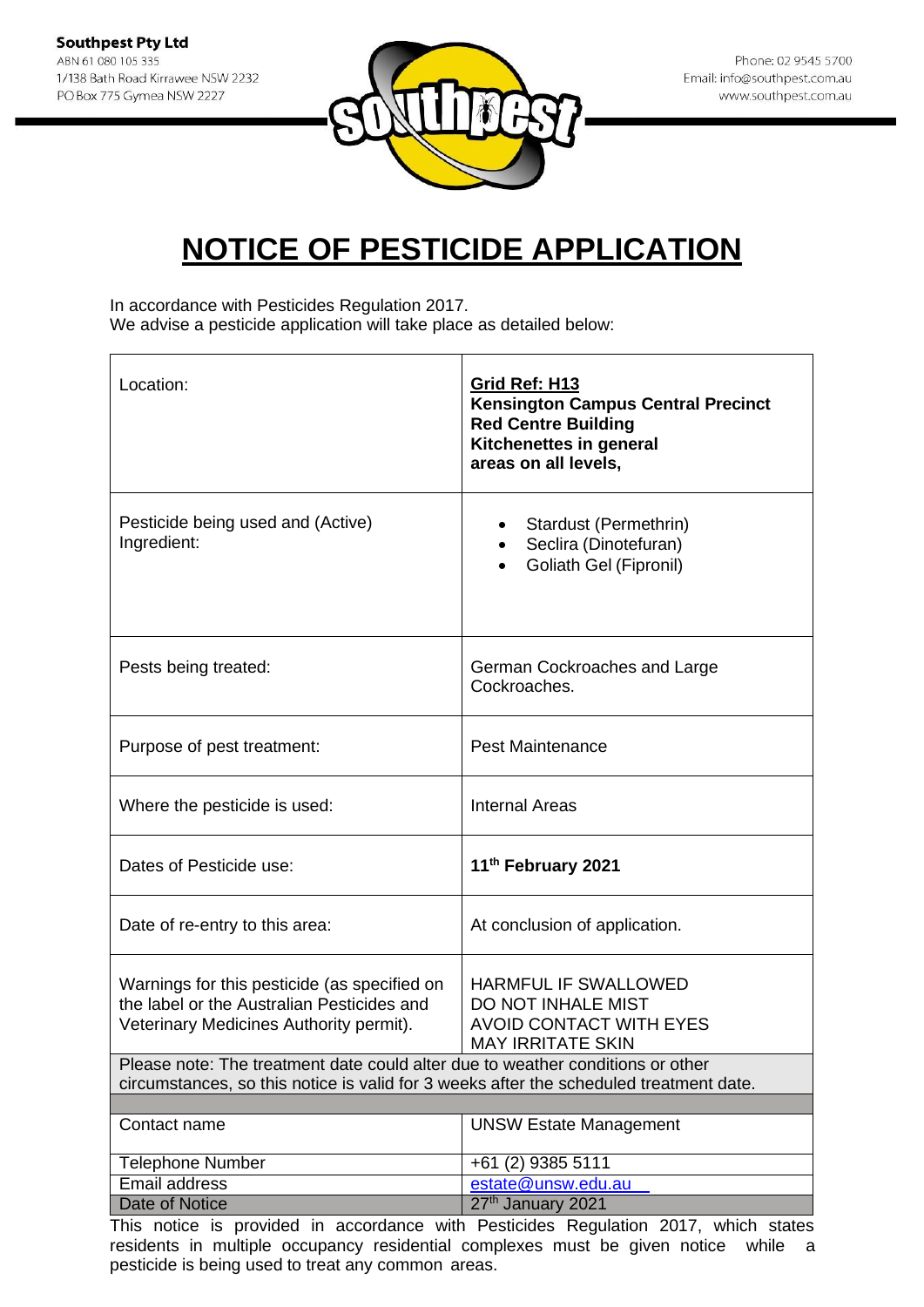

In accordance with Pesticides Regulation 2017. We advise a pesticide application will take place as detailed below:

| Location:                                                                                                                                                                | Grid Ref: C20<br>Kensington Campus Northern Precinct<br>Rooms 309A, 267<br><b>Morven Brown Building</b><br><b>Kitchenettes in General Area</b> |
|--------------------------------------------------------------------------------------------------------------------------------------------------------------------------|------------------------------------------------------------------------------------------------------------------------------------------------|
| Pesticide being used and (Active)<br>Ingredient:                                                                                                                         | Stardust (Permethrin)<br>Seclira (Dinotefuran)<br>$\bullet$<br>Goliath Gel (Fipronil)                                                          |
| Pests being treated:                                                                                                                                                     | German Cockroaches and Large<br>Cockroaches.                                                                                                   |
| Purpose of pest treatment:                                                                                                                                               | <b>Pest Maintenance</b>                                                                                                                        |
| Where the pesticide is used:                                                                                                                                             | <b>Internal Areas</b>                                                                                                                          |
| Dates of Pesticide use:                                                                                                                                                  | Thursday 11 <sup>th</sup> February 2021                                                                                                        |
| Date of re-entry to this area:                                                                                                                                           | At conclusion of application.                                                                                                                  |
| Warnings for this pesticide (as specified on<br>the label or the Australian Pesticides and<br>Veterinary Medicines Authority permit).                                    | <b>HARMFUL IF SWALLOWED</b><br>DO NOT INHALE MIST<br><b>AVOID CONTACT WITH EYES</b><br><b>MAY IRRITATE SKIN</b>                                |
| Please note: The treatment date could alter due to weather conditions or other<br>circumstances, so this notice is valid for 3 weeks after the scheduled treatment date. |                                                                                                                                                |
|                                                                                                                                                                          |                                                                                                                                                |
| Contact name                                                                                                                                                             | <b>UNSW Estate Management</b>                                                                                                                  |
| <b>Telephone Number</b>                                                                                                                                                  | +61 (2) 9385 5111                                                                                                                              |
| Email address                                                                                                                                                            | estate@unsw.edu.au                                                                                                                             |
| Date of Notice                                                                                                                                                           | 27th January 2021                                                                                                                              |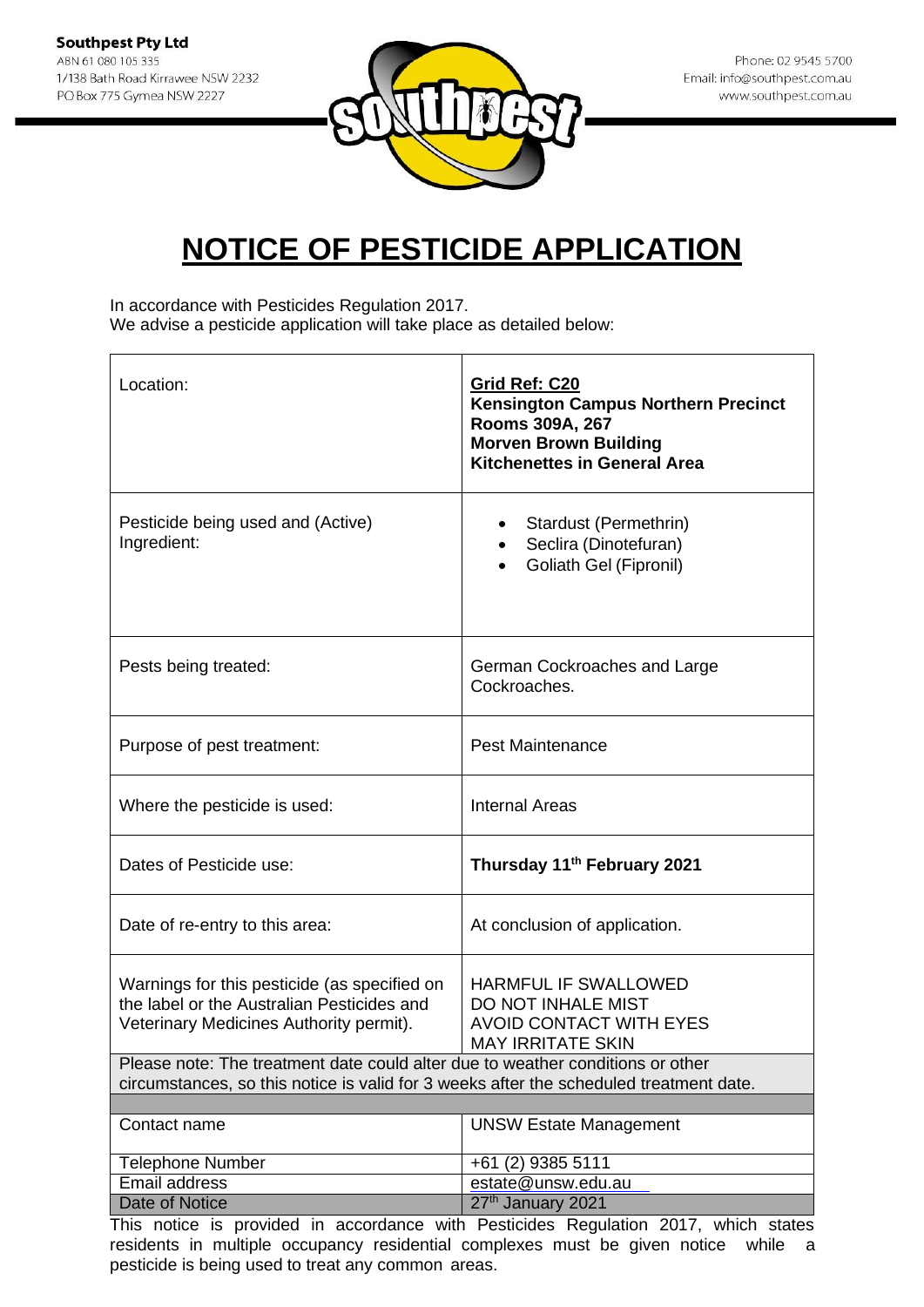

In accordance with Pesticides Regulation 2017. We advise a pesticide application will take place as detailed below:

| Location:                                                                                                                                                                | Grid Ref: C25<br><b>Kensington Campus Eastern Precinct</b><br>Room G03, 101, 301, 504<br><b>Lowy Building</b><br>Kitchenettes in general area |
|--------------------------------------------------------------------------------------------------------------------------------------------------------------------------|-----------------------------------------------------------------------------------------------------------------------------------------------|
| Pesticide being used and (Active)<br>Ingredient:                                                                                                                         | Dragnet (Permethrin)<br>Seclira (Dinotefuran)<br>Goliath Gel (Fipronil)                                                                       |
| Pests being treated                                                                                                                                                      | German Cockroaches and Large<br>Cockroaches.                                                                                                  |
| Purpose of pest treatment                                                                                                                                                | <b>Pest Maintenance</b>                                                                                                                       |
| Where the pesticide is used:                                                                                                                                             | <b>Internal Areas</b>                                                                                                                         |
| Dates of Pesticide use:                                                                                                                                                  | Thursday 11 <sup>th</sup> February 2021                                                                                                       |
| Date of re-entry to this area:                                                                                                                                           | At conclusion of application.                                                                                                                 |
| Warnings for this pesticide (as specified on<br>the label or the Australian Pesticides and<br>Veterinary Medicines Authority permit).                                    | <b>HARMFUL IF SWALLOWED</b><br>DO NOT INHALE MIST<br><b>AVOID CONTACT WITH EYES</b><br><b>MAY IRRITATE SKIN</b>                               |
| Please note: The treatment date could alter due to weather conditions or other<br>circumstances, so this notice is valid for 3 weeks after the scheduled treatment date. |                                                                                                                                               |
|                                                                                                                                                                          |                                                                                                                                               |
| Contact name                                                                                                                                                             | <b>UNSW Estate</b><br>Management                                                                                                              |
| <b>Telephone Number</b>                                                                                                                                                  | +61 (2) 9385 5111                                                                                                                             |
| <b>Email address</b>                                                                                                                                                     | estate@unsw.edu.au                                                                                                                            |
|                                                                                                                                                                          |                                                                                                                                               |
| 8 <sup>th</sup><br>TL:                                                                                                                                                   | 27th January 2021                                                                                                                             |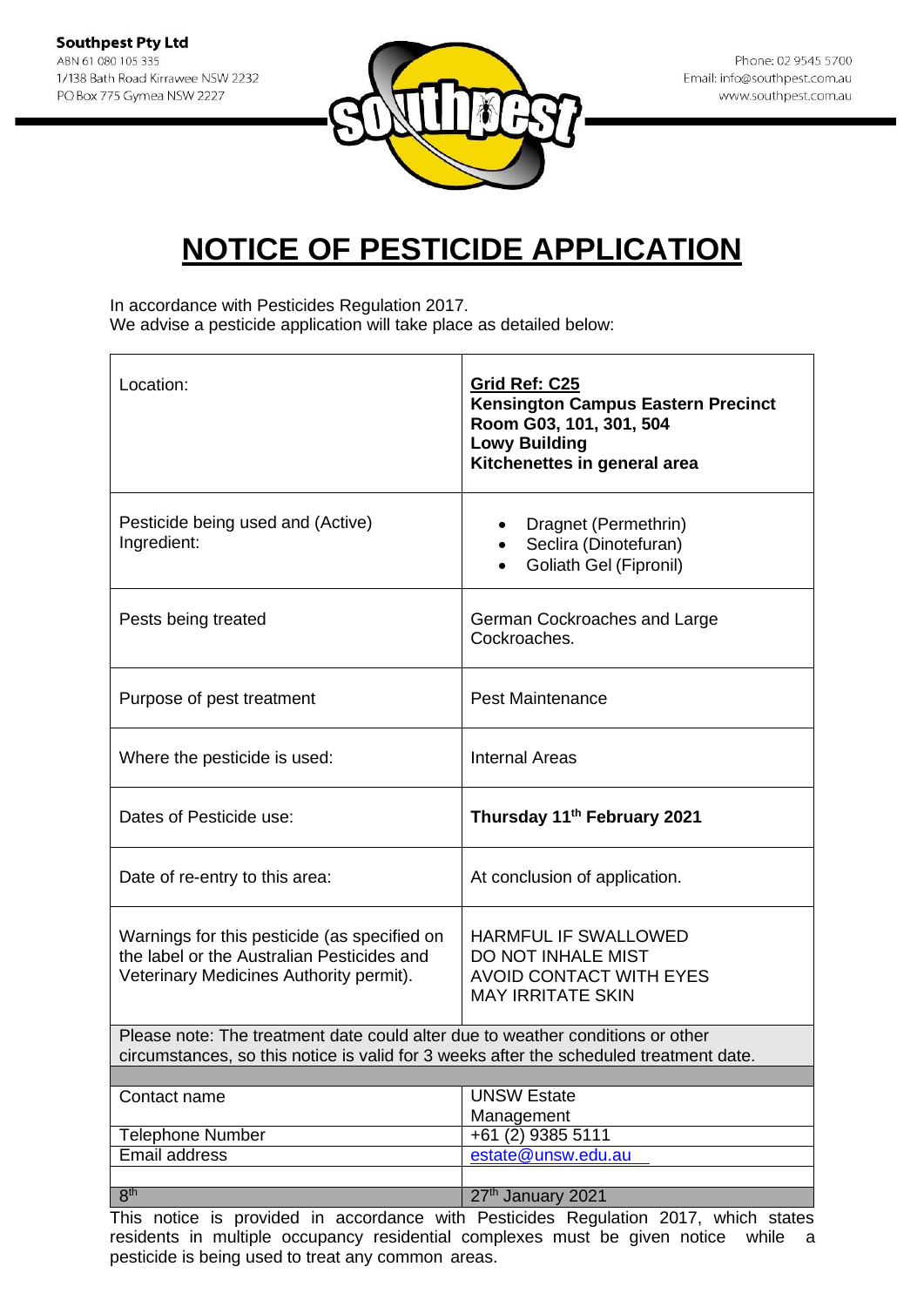

In accordance with Pesticides Regulation 2017. We advise a pesticide application will take place as detailed below:

| Location:                                                                                                                                                                | Grid Ref: C27<br><b>Kensington Campus Eastern Precinct</b><br><b>Rooms LGQ41, 639</b><br><b>Wallace Wurth Building</b><br>Kitchenettes in general<br>areas |
|--------------------------------------------------------------------------------------------------------------------------------------------------------------------------|------------------------------------------------------------------------------------------------------------------------------------------------------------|
| Pesticide being used and (Active)<br>Ingredient:                                                                                                                         | Stardust (Permethrin)<br>٠<br>Seclira (Dinotefuran)<br>Goliath Gel (Fipronil)                                                                              |
| Pests being treated:                                                                                                                                                     | German Cockroaches and Large<br>Cockroaches.                                                                                                               |
| Purpose of pest treatment:                                                                                                                                               | <b>Pest Maintenance</b>                                                                                                                                    |
| Where the pesticide is used:                                                                                                                                             | <b>Internal Areas</b>                                                                                                                                      |
| Dates of Pesticide use:                                                                                                                                                  | Thursday 11 <sup>th</sup> February 2021                                                                                                                    |
| Date of re-entry to this area:                                                                                                                                           | At conclusion of application:                                                                                                                              |
| Warnings for this pesticide (as specified on<br>the label or the Australian Pesticides and<br>Veterinary Medicines Authority permit).                                    | <b>HARMFUL IF SWALLOWED</b><br><b>DO NOT INHALE MIST</b><br><b>AVOID CONTACT WITH EYES</b><br><b>MAY IRRITATE SKIN</b>                                     |
| Please note: The treatment date could alter due to weather conditions or other<br>circumstances, so this notice is valid for 3 weeks after the scheduled treatment date. |                                                                                                                                                            |
|                                                                                                                                                                          |                                                                                                                                                            |
| Contact name                                                                                                                                                             | <b>UNSW Estate Management</b>                                                                                                                              |
| <b>Telephone Number</b>                                                                                                                                                  | +61 (2) 9385 5111                                                                                                                                          |
| Email address                                                                                                                                                            | estate@unsw.edu.au                                                                                                                                         |
| Date of Notice                                                                                                                                                           | 27th January 2021                                                                                                                                          |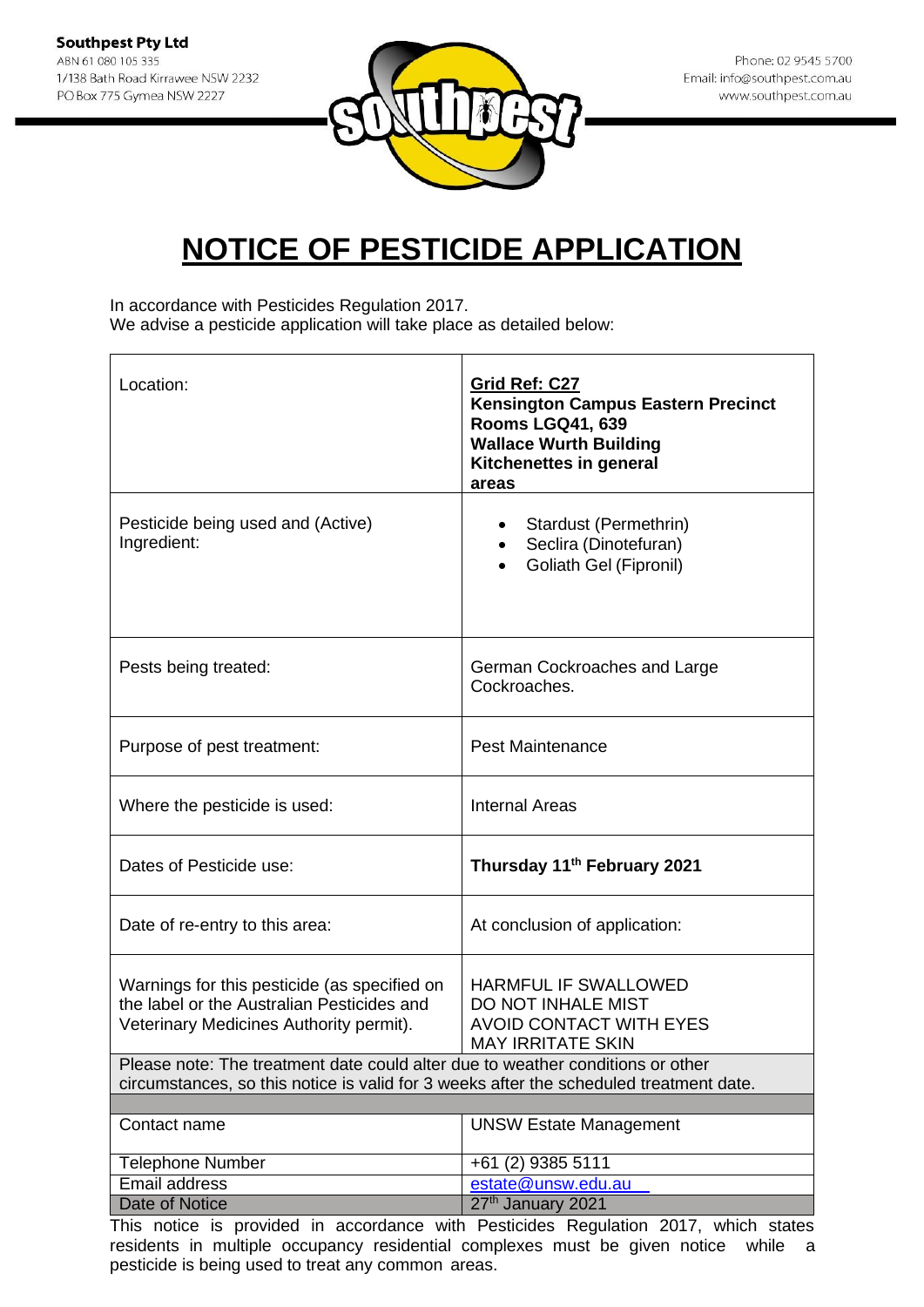

In accordance with Pesticides Regulation 2017. We advise a pesticide application will take place as detailed below:

| Location:                                                                                                                                                                | Grid Ref: D26<br><b>Kensington Campus Eastern Precinct</b><br><b>Level 1 West</b><br><b>Bio Sciences North</b><br>Kitchenettes in general areas |  |
|--------------------------------------------------------------------------------------------------------------------------------------------------------------------------|-------------------------------------------------------------------------------------------------------------------------------------------------|--|
| Pesticide being used and (Active)<br>Ingredient:                                                                                                                         | Stardust(Permethrin)<br>$\bullet$<br>Seclira (Dinotefuran)<br>Goliath Gel (Fipronil)                                                            |  |
| Pests being treated:                                                                                                                                                     | German Cockroaches and Large<br>Cockroaches.                                                                                                    |  |
| Purpose of pest treatment:                                                                                                                                               | <b>Pest Maintenance</b>                                                                                                                         |  |
| Where the pesticide is used:                                                                                                                                             | <b>Internal Areas</b>                                                                                                                           |  |
| Dates of Pesticide use:                                                                                                                                                  | Thursday 11 <sup>th</sup> February 2021                                                                                                         |  |
| Date of re-entry to this area:                                                                                                                                           | At conclusion of application.                                                                                                                   |  |
| Warnings for this pesticide (as specified on<br>the label or the Australian Pesticides and<br>Veterinary Medicines Authority permit).                                    | <b>HARMFUL IF SWALLOWED</b><br>DO NOT INHALE MIST<br>AVOID CONTACT WITH EYES<br><b>MAY IRRITATE SKIN</b>                                        |  |
| Please note: The treatment date could alter due to weather conditions or other<br>circumstances, so this notice is valid for 3 weeks after the scheduled treatment date. |                                                                                                                                                 |  |
|                                                                                                                                                                          |                                                                                                                                                 |  |
| Contact name                                                                                                                                                             | <b>UNSW Estate Management</b>                                                                                                                   |  |
| <b>Telephone Number</b>                                                                                                                                                  | +61 (2) 9385 5111                                                                                                                               |  |
| Email address                                                                                                                                                            | estate@unsw.edu.au                                                                                                                              |  |
|                                                                                                                                                                          |                                                                                                                                                 |  |
| Date of Notice                                                                                                                                                           | 27th January 2021<br>This notice is provided in secondaries with Bestieldes Bequilities 2017, which states                                      |  |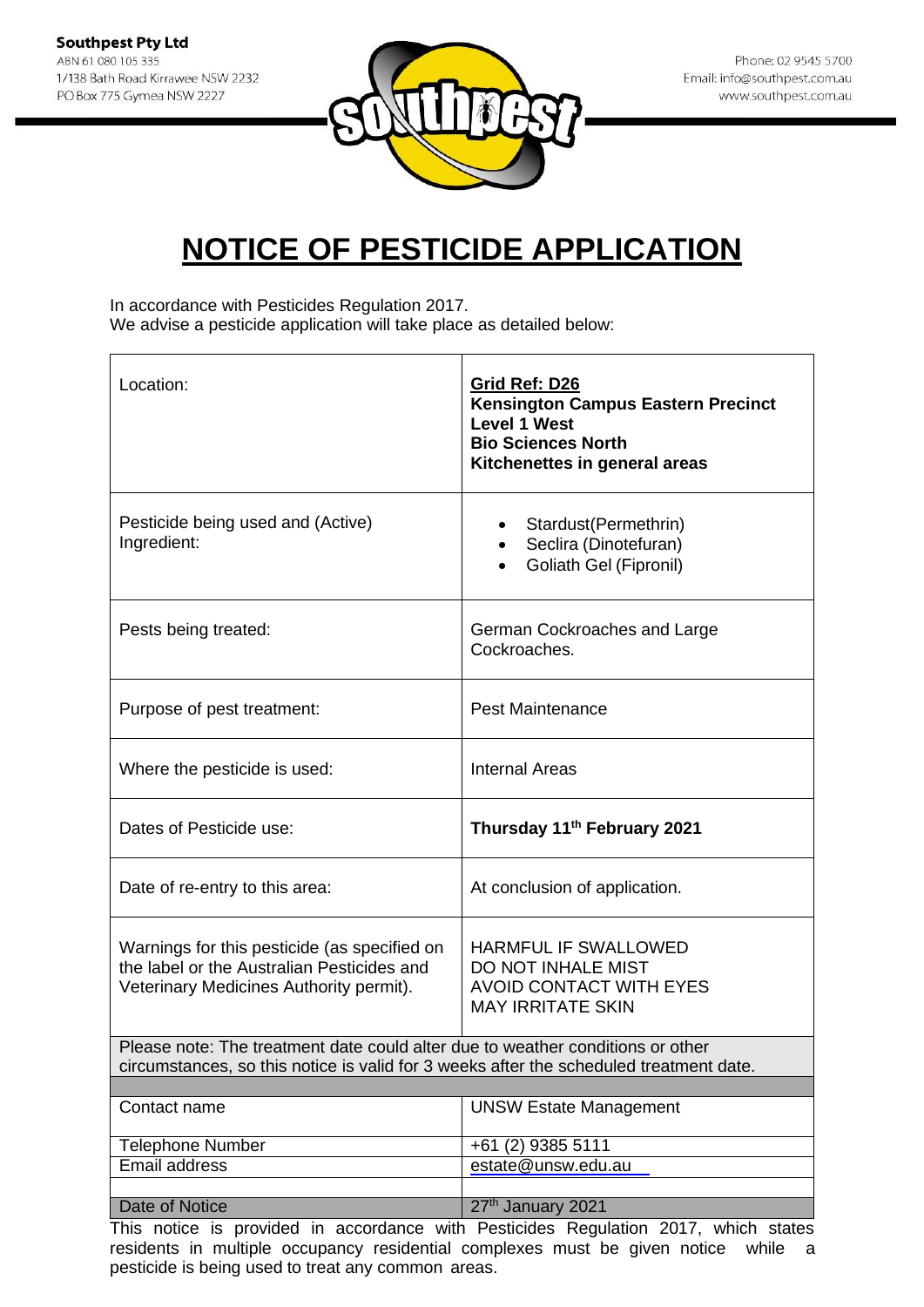

In accordance with Pesticides Regulations 1995, amended. We advise a pesticide application will take place as detailed below:

| Location:                                                                                                                                                                | Grid Ref: DPF<br><b>Northern Campus</b><br><b>Canteen and Dining Area</b><br>Rooms 607, 608, 609                |
|--------------------------------------------------------------------------------------------------------------------------------------------------------------------------|-----------------------------------------------------------------------------------------------------------------|
| Pesticide being used and (Active)<br>Ingredient:                                                                                                                         | Stardust(Permethrin)<br>Seclira (Dinotefuran)<br>$\bullet$<br>Goliath Gel (Fipronil)<br>$\bullet$               |
| Pests being treated:                                                                                                                                                     | German Cockroaches & Large Cockroaches                                                                          |
| Purpose of pest treatment:                                                                                                                                               | <b>Pest Maintenance</b>                                                                                         |
| Where the pesticide is used:                                                                                                                                             | <b>Internal Areas</b>                                                                                           |
| Dates of Pesticide use:                                                                                                                                                  | Thursday 11 February 2021                                                                                       |
| Date of re-entry to this area:                                                                                                                                           | At conclusion of application.                                                                                   |
| Warnings for this pesticide (as<br>specified on the label or the<br><b>Australian Pesticides and Veterinary</b><br>Medicines Authority permit).                          | <b>HARMFUL IF SWALLOWED</b><br>DO NOT INHALE MIST<br><b>AVOID CONTACT WITH EYES</b><br><b>MAY IRRITATE SKIN</b> |
| Please note: The treatment date could alter due to weather conditions or other circumstances, so<br>this notice is valid for 3 weeks after the scheduled treatment date. |                                                                                                                 |
|                                                                                                                                                                          |                                                                                                                 |
| Contact name                                                                                                                                                             | Southpest Pty Ltd -Michael Bell                                                                                 |
| Telephone Number                                                                                                                                                         | 9545 5700                                                                                                       |
| <b>Email address</b>                                                                                                                                                     | info@southpest.com.au                                                                                           |
| Date of Notice                                                                                                                                                           | 27th January 2021                                                                                               |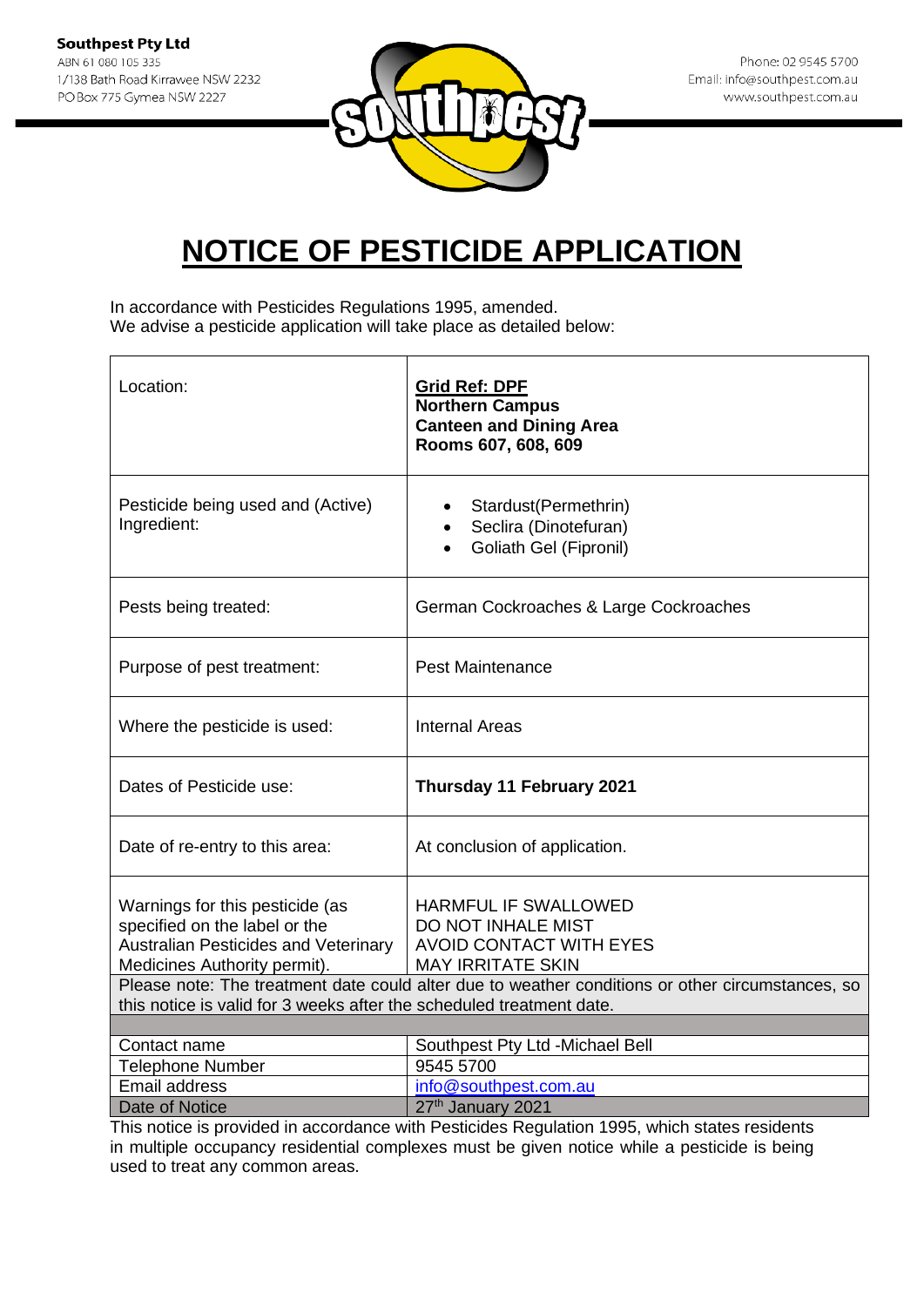

In accordance with Pesticides Regulation 2017. We advise a pesticide application will take place as detailed below:

| Location:                                                                                                                                                                | <b>Grid Ref: E12</b><br><b>Kensington Campus Central Precinct</b><br>Rooms 311N<br><b>UNSW Business School-</b><br>Kitchenettes general areas. |
|--------------------------------------------------------------------------------------------------------------------------------------------------------------------------|------------------------------------------------------------------------------------------------------------------------------------------------|
| Pesticide being used and (Active)<br>Ingredient:                                                                                                                         | Stardust (Permethrin)<br>Seclira (Dinotefuran)<br>Goliath Gel (Fipronil)                                                                       |
| Pests being treated:                                                                                                                                                     | German Cockroaches and Large<br>Cockroaches.                                                                                                   |
| Purpose of pest treatment:                                                                                                                                               | <b>Pest Maintenance</b>                                                                                                                        |
| Where the pesticide is used:                                                                                                                                             | <b>Internal Areas</b>                                                                                                                          |
| Dates of Pesticide use:                                                                                                                                                  | Thursday 11 <sup>th</sup> February 2021                                                                                                        |
| Date of re-entry to this area:                                                                                                                                           | At conclusion of treatment.                                                                                                                    |
| Warnings for this pesticide (as specified on<br>the label or the Australian Pesticides and<br>Veterinary Medicines Authority permit).                                    | <b>HARMFUL IF SWALLOWED</b><br>DO NOT INHALE MIST<br><b>AVOID CONTACT WITH EYES</b><br>MAY IRRITATE SKIN                                       |
| Please note: The treatment date could alter due to weather conditions or other<br>circumstances, so this notice is valid for 3 weeks after the scheduled treatment date. |                                                                                                                                                |
|                                                                                                                                                                          |                                                                                                                                                |
| Contact name                                                                                                                                                             | <b>UNSW Estate Management</b>                                                                                                                  |
| <b>Telephone Number</b>                                                                                                                                                  | +61 (2) 9385 5111                                                                                                                              |
| Email address                                                                                                                                                            | estate@unsw.edu.au                                                                                                                             |
| Date of Notice                                                                                                                                                           | 27th January 2021                                                                                                                              |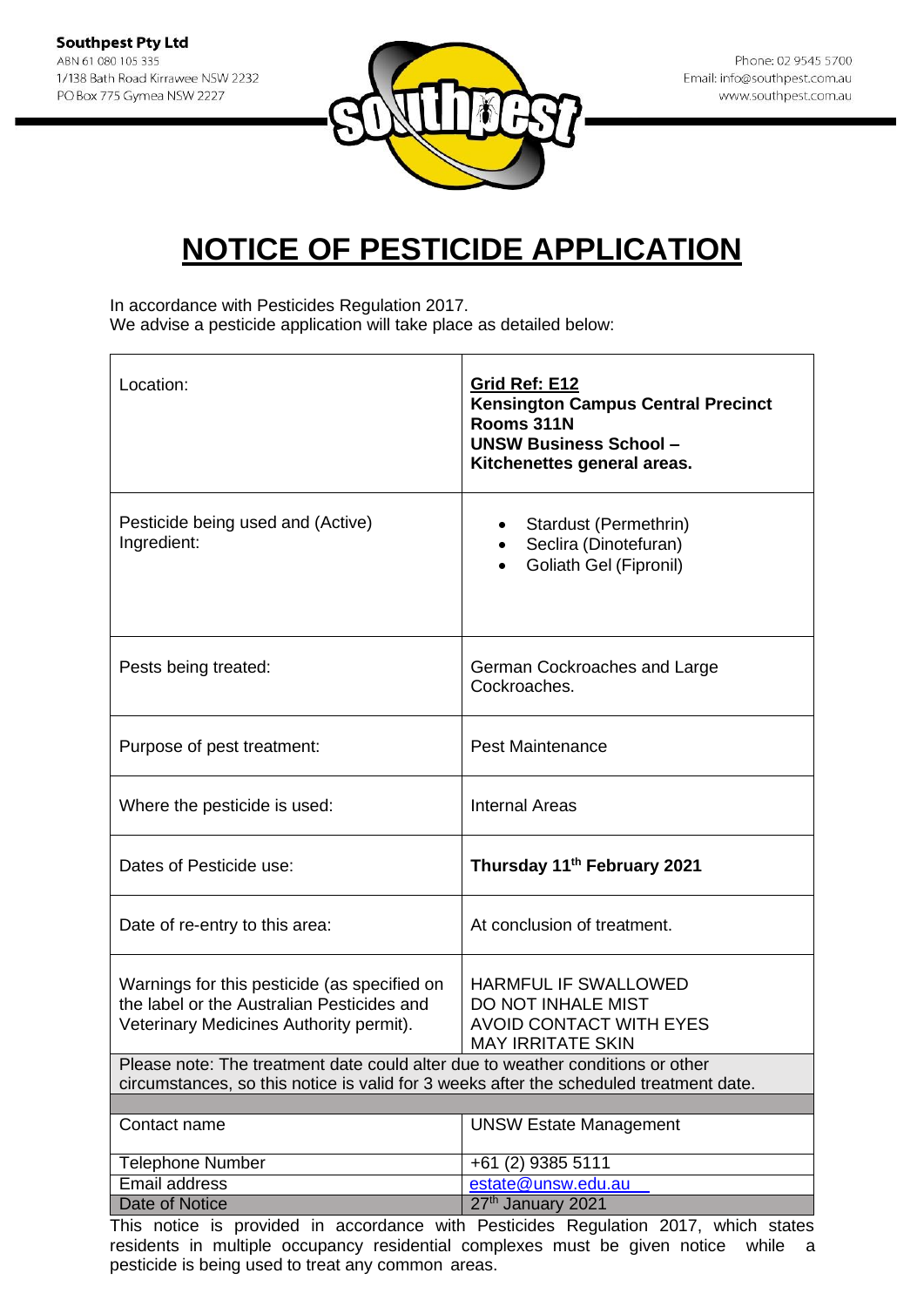**Southpest Pty Ltd** ABN 61 080 105 335 1/138 Bath Road Kirrawee NSW 2232 PO Box 775 Gymea NSW 2227



Phone: 02 9545 5700 Email: info@southpest.com.au www.southpest.com.au

### **NOTICE OF PESTICIDE APPLICATION**

In accordance with Pesticides Regulation 2017.

We advise a pesticide application will take place as detailed below:

| Location:                                                                                                                                                                | Grid Ref: E15<br><b>Kensington Campus</b><br><b>Central Precinct</b><br><b>Quad Building</b><br>Rooms 1022, G043, 2082a, 3080, 1003,<br>2017 |
|--------------------------------------------------------------------------------------------------------------------------------------------------------------------------|----------------------------------------------------------------------------------------------------------------------------------------------|
| Pesticide being used and (Active)<br>Ingredient:                                                                                                                         | • Stardust (Permethrin)<br>Seclira (Dinotefuran)<br>Goliath Gel (Fipronil)                                                                   |
| Pests being treated:                                                                                                                                                     | German Cockroaches and Large Cockroaches                                                                                                     |
| Purpose of pest treatment:                                                                                                                                               | <b>Pest Maintenance</b>                                                                                                                      |
| Where the pesticide is used:                                                                                                                                             | <b>Internal Areas</b>                                                                                                                        |
| Dates of Pesticide use:                                                                                                                                                  | 11 <sup>th</sup> February 2021                                                                                                               |
| Date of re-entry to this area:                                                                                                                                           | At conclusion of application                                                                                                                 |
| Warnings for this pesticide (as                                                                                                                                          | HARMFUL IF SWALLOWED                                                                                                                         |
| specified on the label or the                                                                                                                                            | DO NOT INHALE MIST                                                                                                                           |
| Australian Pesticides and Veterinary<br><b>Medicines Authority permit</b>                                                                                                | <b>AVOID CONTACT WITH EYES</b><br><b>MAY IRRITATE SKIN</b>                                                                                   |
|                                                                                                                                                                          |                                                                                                                                              |
| Please note: The treatment date could alter due to weather conditions or other circumstances, so<br>this notice is valid for 3 weeks after the scheduled treatment date. |                                                                                                                                              |
|                                                                                                                                                                          |                                                                                                                                              |
| Contact name                                                                                                                                                             | <b>UNSW Estate Management</b>                                                                                                                |
| <b>Telephone Number</b>                                                                                                                                                  | +61 (2) 9385 5111                                                                                                                            |
| <b>Email address</b>                                                                                                                                                     | estate@unsw.edu.au                                                                                                                           |
| <b>Date of Notice</b>                                                                                                                                                    | 27th January 2021                                                                                                                            |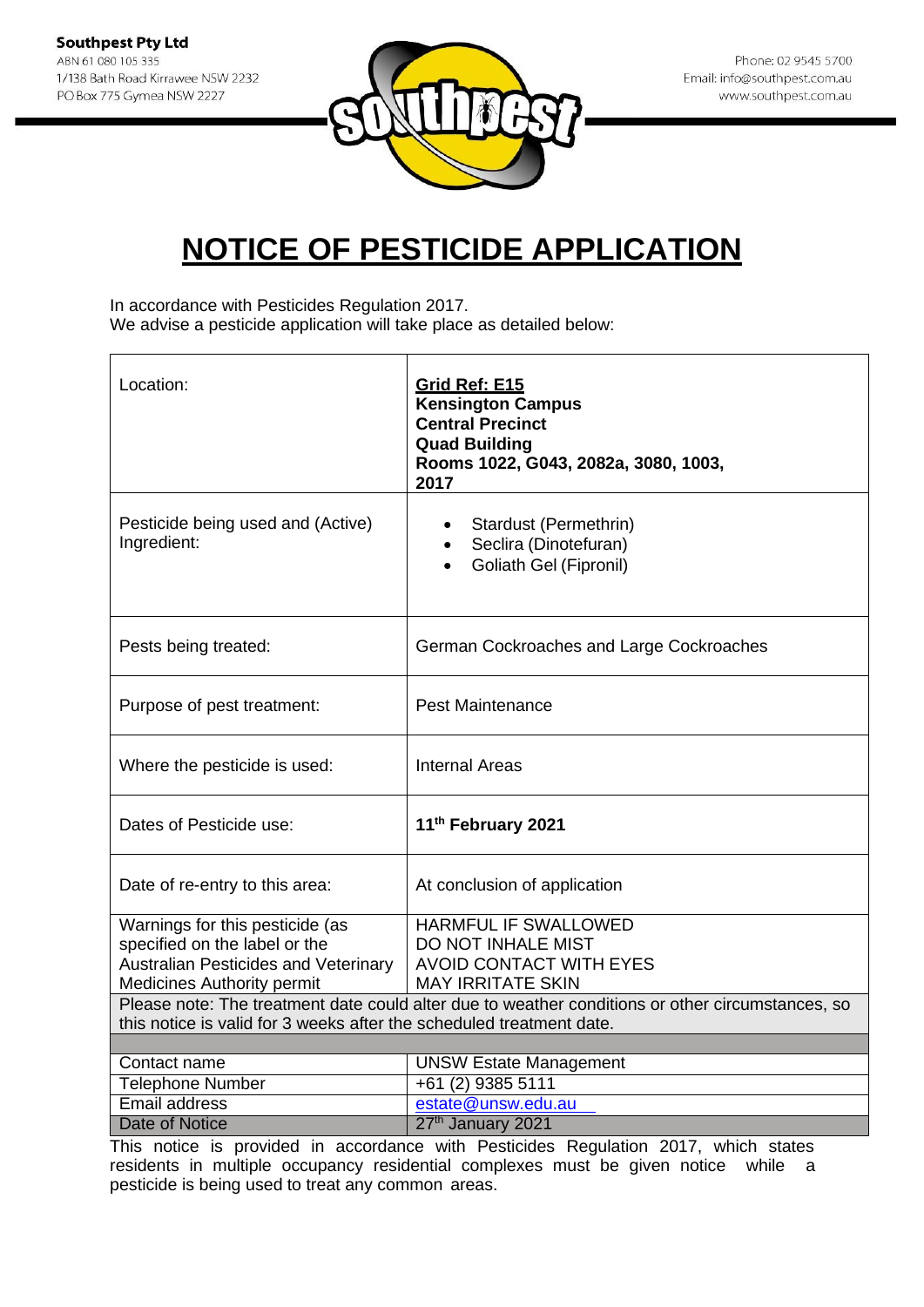

In accordance with Pesticides Regulation 2017. We advise a pesticide application will take place as detailed below:

| Location:                                                                                                                                                                | Grid Ref: E26<br><b>Kensington Campus Eastern Precinct</b><br>Level 3, 5 & 6.<br><b>Bio Sciences South</b><br>Kitchenettes in general areas |  |
|--------------------------------------------------------------------------------------------------------------------------------------------------------------------------|---------------------------------------------------------------------------------------------------------------------------------------------|--|
| Pesticide being used and (Active)<br>Ingredient:                                                                                                                         | Stardust(Permethrin)<br>Seclira (Dinotefuran)<br>Goliath Gel (Fipronil)                                                                     |  |
| Pests being treated:                                                                                                                                                     | German Cockroaches and Large<br>Cockroaches.                                                                                                |  |
| Purpose of pest treatment:                                                                                                                                               | <b>Pest Maintenance</b>                                                                                                                     |  |
| Where the pesticide is used:                                                                                                                                             | <b>Internal Areas</b>                                                                                                                       |  |
| Dates of Pesticide use:                                                                                                                                                  | Thursday 11 <sup>th</sup> February 2021                                                                                                     |  |
| Date of re-entry to this area:                                                                                                                                           | At conclusion of application.                                                                                                               |  |
| Warnings for this pesticide (as specified on<br>the label or the Australian Pesticides and<br>Veterinary Medicines Authority permit).                                    | <b>HARMFUL IF SWALLOWED</b><br>DO NOT INHALE MIST<br><b>AVOID CONTACT WITH EYES</b><br><b>MAY IRRITATE SKIN</b>                             |  |
| Please note: The treatment date could alter due to weather conditions or other<br>circumstances, so this notice is valid for 3 weeks after the scheduled treatment date. |                                                                                                                                             |  |
| Contact name                                                                                                                                                             | <b>UNSW Estate Management</b>                                                                                                               |  |
| Telephone Number                                                                                                                                                         |                                                                                                                                             |  |
| Email address                                                                                                                                                            | +61 (2) 9385 5111<br>estate@unsw.edu.au                                                                                                     |  |
|                                                                                                                                                                          |                                                                                                                                             |  |
| Date of Notice                                                                                                                                                           | 27th January 2021                                                                                                                           |  |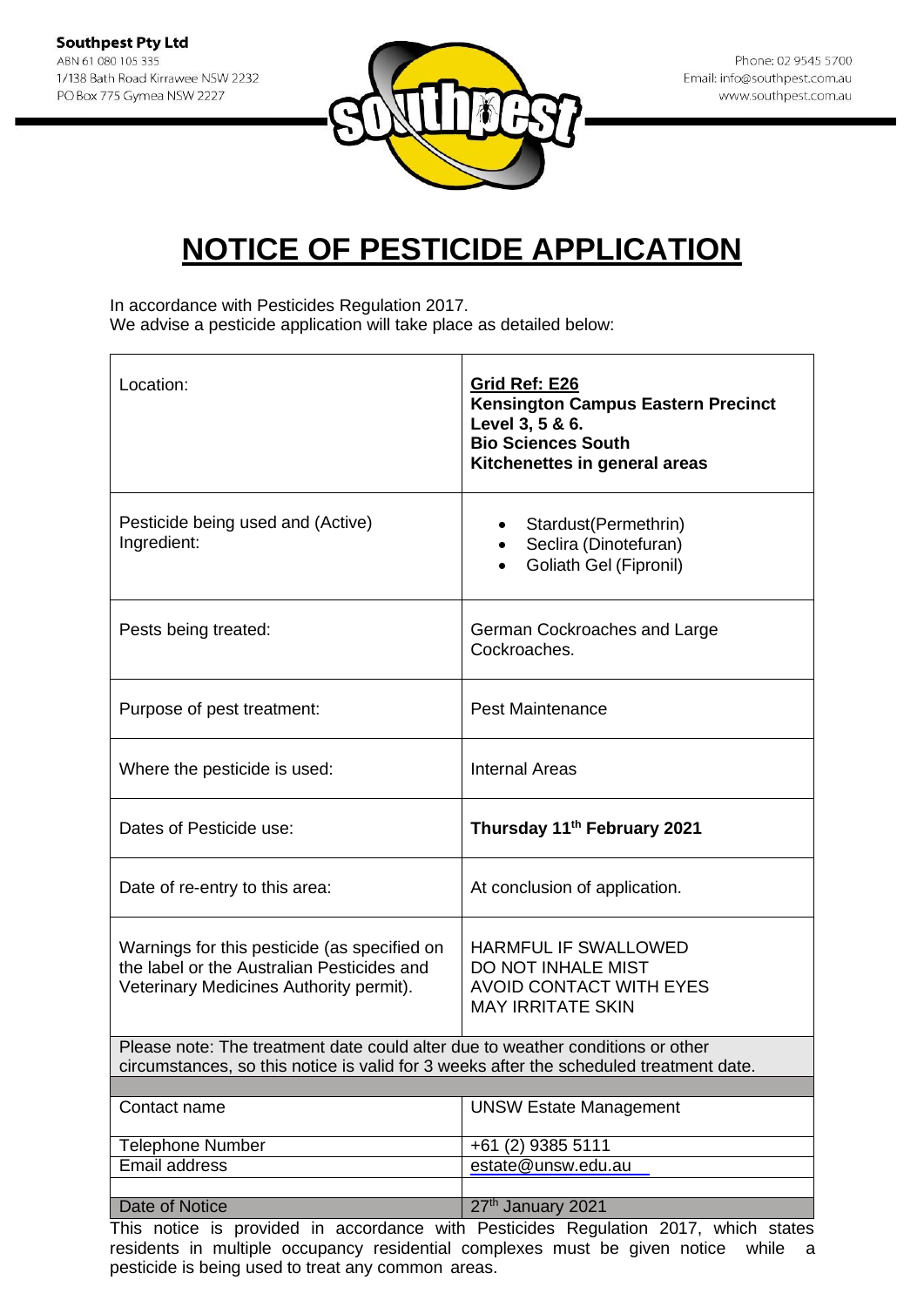

In accordance with Pesticides Regulation 2017. We advise a pesticide application will take place as detailed below:

| Location:                                                                                                                                                                | Grid Ref: F8<br><b>Kensington Campus Western Precinct</b><br>Rooms Level 1 near room 136, level 2<br>room 208 and 250,<br>Level 3 opposite room 322,<br>Level 3 near room 353<br><b>Law Building</b><br>Kitchenettes in general areas |  |
|--------------------------------------------------------------------------------------------------------------------------------------------------------------------------|---------------------------------------------------------------------------------------------------------------------------------------------------------------------------------------------------------------------------------------|--|
| Pesticide being used and (Active)<br>Ingredient:                                                                                                                         | • Stardust (Permethrin)<br>• Seclira (Dinotefuran)<br>Goliath Gel (Fipronil)                                                                                                                                                          |  |
| Pests being treated:                                                                                                                                                     | German Cockroaches and Large<br>Cockroaches.                                                                                                                                                                                          |  |
| Purpose of pest treatment:                                                                                                                                               | <b>Pest Maintenance</b>                                                                                                                                                                                                               |  |
| Where the pesticide is used:                                                                                                                                             | <b>Internal Areas</b>                                                                                                                                                                                                                 |  |
| Dates of Pesticide use:                                                                                                                                                  | Thursday 11 <sup>th</sup> February 2021                                                                                                                                                                                               |  |
| Date of re-entry to this area:                                                                                                                                           | At conclusion of application                                                                                                                                                                                                          |  |
| Warnings for this pesticide (as specified on<br>the label or the Australian Pesticides and<br>Veterinary Medicines Authority permit).                                    | <b>HARMFUL IF SWALLOWED</b><br><b>DO NOT INHALE MIST</b><br><b>AVOID CONTACT WITH EYES</b><br><b>MAY IRRITATE SKIN</b>                                                                                                                |  |
| Please note: The treatment date could alter due to weather conditions or other<br>circumstances, so this notice is valid for 3 weeks after the scheduled treatment date. |                                                                                                                                                                                                                                       |  |
|                                                                                                                                                                          |                                                                                                                                                                                                                                       |  |
| Contact name                                                                                                                                                             | <b>UNSW Estate Management</b>                                                                                                                                                                                                         |  |
| <b>Telephone Number</b>                                                                                                                                                  | +61 (2) 9385 5111                                                                                                                                                                                                                     |  |
| Email address                                                                                                                                                            | estate@unsw.edu.au                                                                                                                                                                                                                    |  |
| Date of Notice                                                                                                                                                           | 27th January 2021                                                                                                                                                                                                                     |  |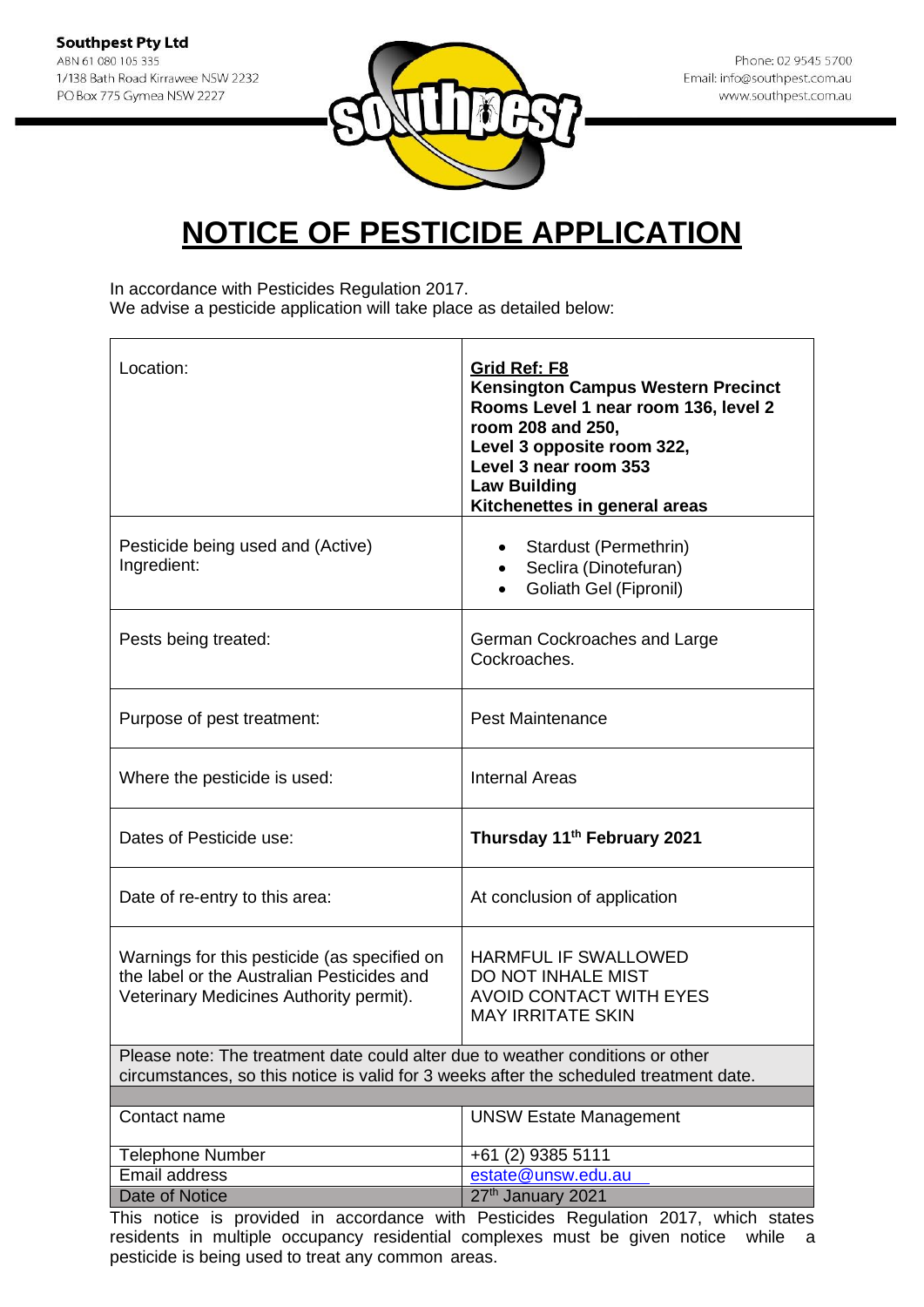

In accordance with Pesticides Regulation 2017.

We advise a pesticide application will take place as detailed below.

| Location:                                                                                                                                                                | Grid Ref: F10<br><b>Kensington Campus Western Precinct</b><br><b>Chemical Sciences</b><br><b>Ground floor - Large</b><br>communal kitchen |
|--------------------------------------------------------------------------------------------------------------------------------------------------------------------------|-------------------------------------------------------------------------------------------------------------------------------------------|
| Pesticide being used and (Active)<br>Ingredient:                                                                                                                         | Stardust (Permethrin)<br>Seclira (Dinotefuran)<br>$\bullet$<br>Goliath Gel (Fipronil)                                                     |
| Pests being treated:                                                                                                                                                     | German Cockroaches and Large<br>Cockroaches.                                                                                              |
| Purpose of pest treatment:                                                                                                                                               | <b>Pest Maintenance</b>                                                                                                                   |
| Where the pesticide is used:                                                                                                                                             | <b>Internal Areas</b>                                                                                                                     |
| Dates of Pesticide use:                                                                                                                                                  | Thursday 11 <sup>th</sup> February 2021                                                                                                   |
| Date of re-entry to this area:                                                                                                                                           | At conclusion of application.                                                                                                             |
| Warnings for this pesticide (as specified on<br>the label or the Australian Pesticides and<br>Veterinary Medicines Authority permit).                                    | <b>HARMFUL IF SWALLOWED</b><br>DO NOT INHALE MIST<br><b>AVOID CONTACT WITH EYES</b><br><b>MAY IRRITATE SKIN</b>                           |
| Please note: The treatment date could alter due to weather conditions or other<br>circumstances, so this notice is valid for 3 weeks after the scheduled treatment date. |                                                                                                                                           |
| Contact name                                                                                                                                                             | <b>UNSW Estate Management</b>                                                                                                             |
|                                                                                                                                                                          |                                                                                                                                           |
| <b>Telephone Number</b><br><b>Email address</b>                                                                                                                          | +61 (2) 9385 5111<br>estate@unsw.edu.au                                                                                                   |
|                                                                                                                                                                          |                                                                                                                                           |
| Date of Notice                                                                                                                                                           | 27th January 2021                                                                                                                         |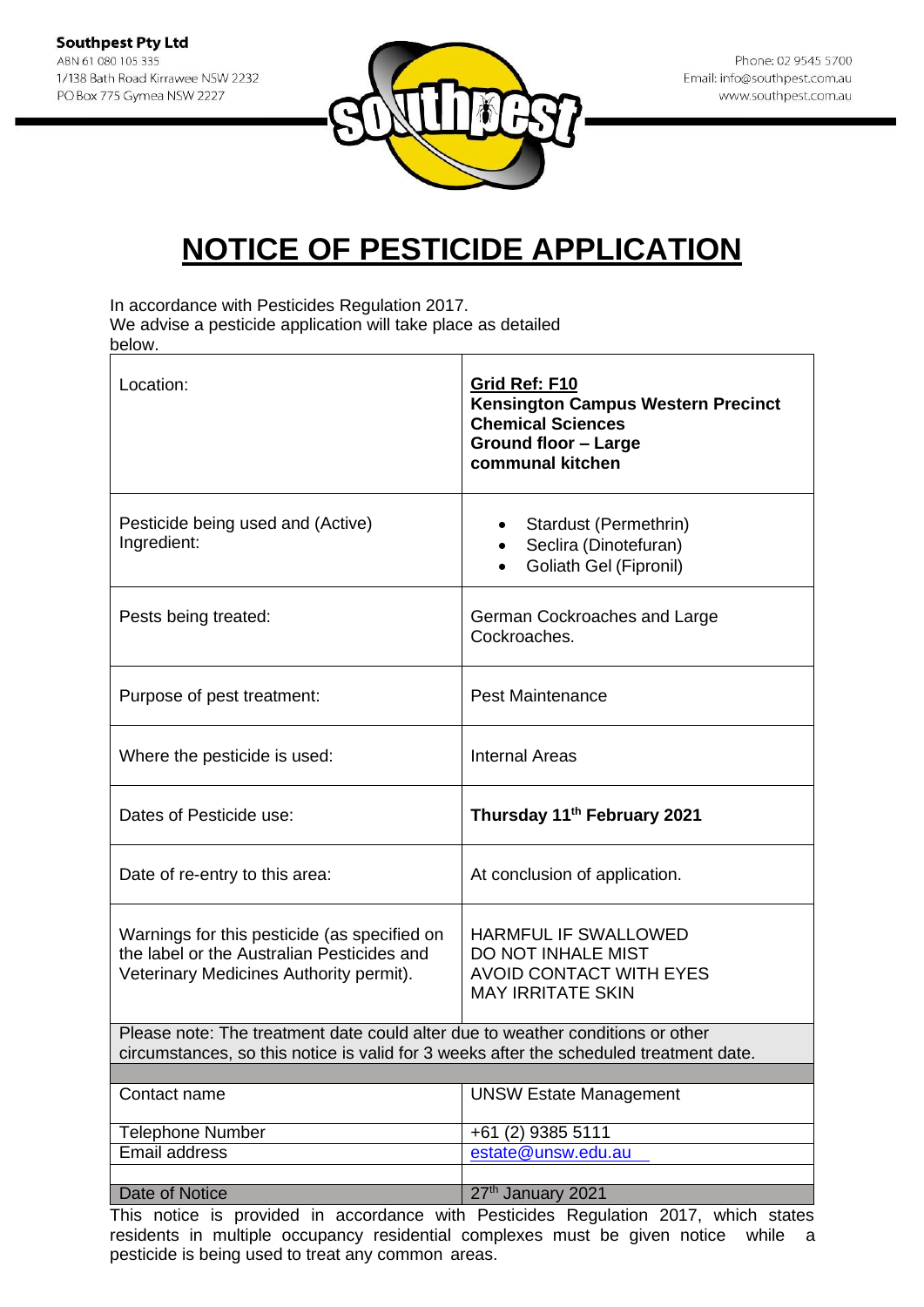

In accordance with Pesticides Regulation 2017. We advise a pesticide application will take place as detailed below:

| Location:                                                                                                                                                                | Grid Ref: F23<br><b>Kensington Campus Eastern Precinct</b><br>Level 4x2, Level 14, Level 15, Level<br>16<br><b>Matthews Building</b><br>Kitchenettes in general |
|--------------------------------------------------------------------------------------------------------------------------------------------------------------------------|-----------------------------------------------------------------------------------------------------------------------------------------------------------------|
| Pesticide being used and (Active)<br>Ingredient:                                                                                                                         | Stardust (Permethrin)<br>Seclira (Dinotefuran)<br>Goliath Gel (Fipronil)                                                                                        |
| Pests being treated:                                                                                                                                                     | German Cockroaches and Large<br>Cockroaches.                                                                                                                    |
| Purpose of pest treatment:                                                                                                                                               | <b>Pest Maintenance</b>                                                                                                                                         |
| Where the pesticide is used:                                                                                                                                             | <b>Internal Areas</b>                                                                                                                                           |
| Dates of Pesticide use:                                                                                                                                                  | Thursday 11 <sup>th</sup> February 2021                                                                                                                         |
| Date of re-entry to this area:                                                                                                                                           | At conclusion of application.                                                                                                                                   |
| Warnings for this pesticide (as specified on<br>the label or the Australian Pesticides and<br>Veterinary Medicines Authority permit).                                    | <b>HARMFUL IF SWALLOWED</b><br>DO NOT INHALE MIST<br><b>AVOID CONTACT WITH EYES</b><br><b>MAY IRRITATE SKIN</b>                                                 |
| Please note: The treatment date could alter due to weather conditions or other<br>circumstances, so this notice is valid for 3 weeks after the scheduled treatment date. |                                                                                                                                                                 |
|                                                                                                                                                                          |                                                                                                                                                                 |
| Contact name                                                                                                                                                             | <b>UNSW Estate Management</b>                                                                                                                                   |
| <b>Telephone Number</b>                                                                                                                                                  | +61 (2) 9385 5111                                                                                                                                               |
| Email address                                                                                                                                                            | estate@unsw.edu.au                                                                                                                                              |
| Date of Notice                                                                                                                                                           | 27th January 2021                                                                                                                                               |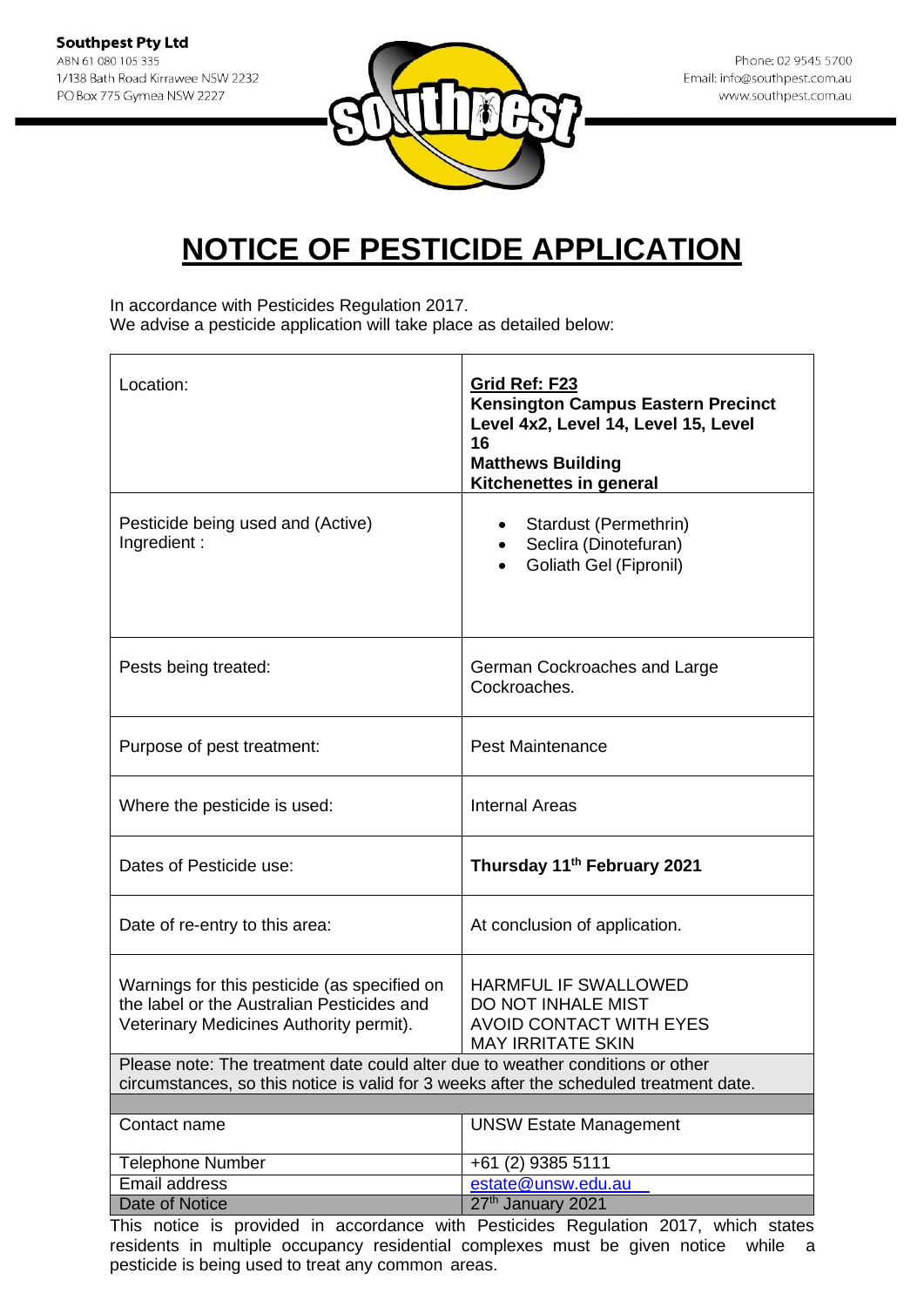

In accordance with Pesticides Regulation 2017. We advise a pesticide application will take place as detailed below:

| Location:                                                                                                                                                                | Grid Ref: G27<br><b>Kensington Campus Eastern Precinct</b><br><b>LG02B &amp; LG02C</b><br><b>Storeroom</b>             |  |
|--------------------------------------------------------------------------------------------------------------------------------------------------------------------------|------------------------------------------------------------------------------------------------------------------------|--|
| Pesticide being used and (Active)<br>Ingredient:                                                                                                                         | Stardust (Permethin)<br>$\bullet$<br>Seclira (Dinotefuran)<br>$\bullet$<br>Goliath Gel (Fipronil)<br>$\bullet$         |  |
| Pests being treated:                                                                                                                                                     | German Cockroaches and Large<br>Cockroaches.                                                                           |  |
| Purpose of pest treatment:                                                                                                                                               | <b>Pest Maintenance</b>                                                                                                |  |
| Where the pesticide is used:                                                                                                                                             | <b>Internal Areas</b>                                                                                                  |  |
| Dates of Pesticide use:                                                                                                                                                  | Thursday 11 <sup>th</sup> February 2021                                                                                |  |
| Date of re-entry to this area:                                                                                                                                           | At conclusion of application.                                                                                          |  |
| Warnings for this pesticide (as specified on<br>the label or the Australian Pesticides and<br>Veterinary Medicines Authority permit).                                    | <b>HARMFUL IF SWALLOWED</b><br><b>DO NOT INHALE MIST</b><br><b>AVOID CONTACT WITH EYES</b><br><b>MAY IRRITATE SKIN</b> |  |
| Please note: The treatment date could alter due to weather conditions or other<br>circumstances, so this notice is valid for 3 weeks after the scheduled treatment date. |                                                                                                                        |  |
| Contact name                                                                                                                                                             | <b>UNSW Estate Management</b>                                                                                          |  |
| <b>Telephone Number</b><br>Email address                                                                                                                                 | +61 (2) 9385 5111<br>estate@unsw.edu.au                                                                                |  |
| <b>Date of Notice</b>                                                                                                                                                    | 27 <sup>th</sup> January 2021                                                                                          |  |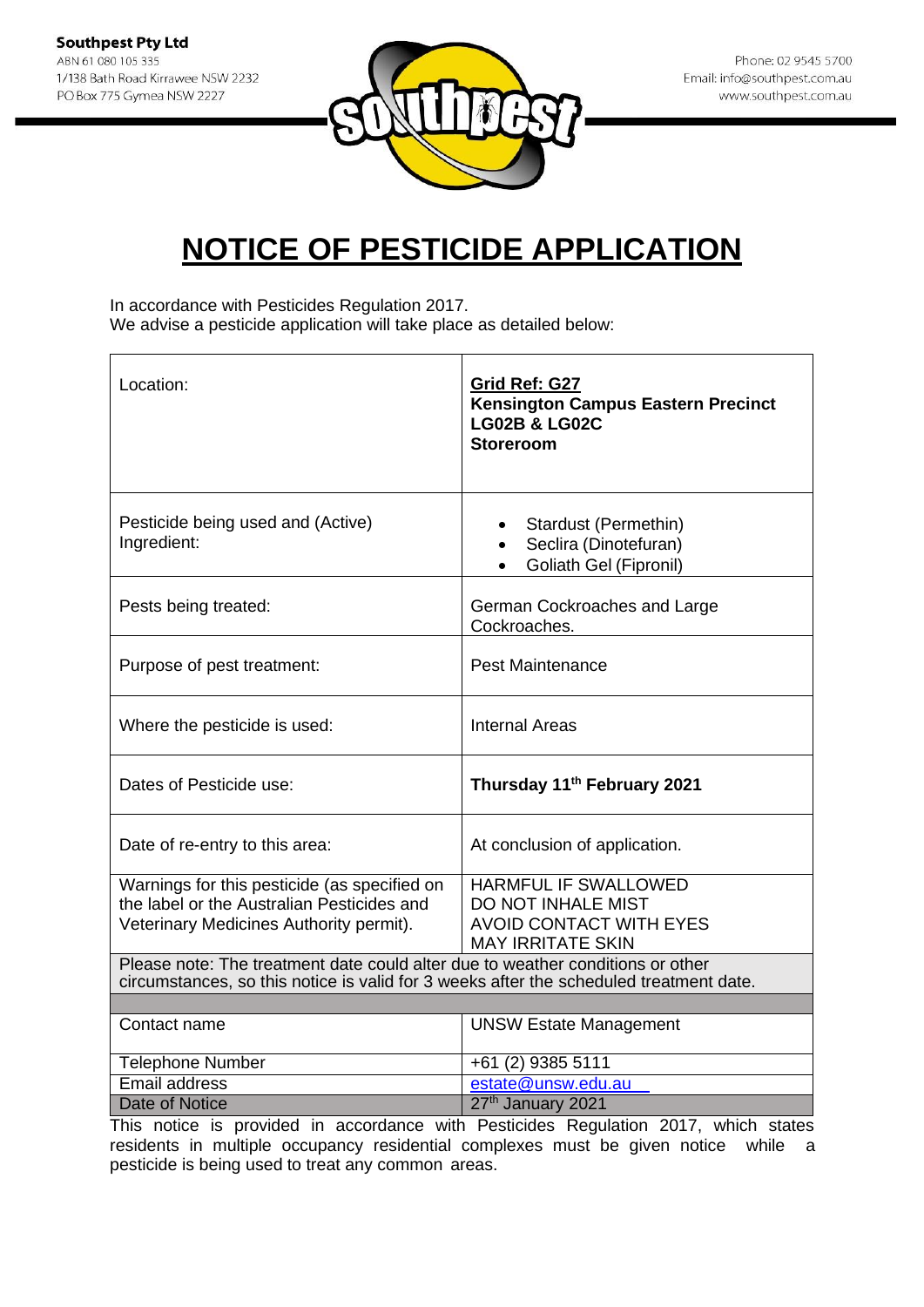

In accordance with Pesticides Regulation 2017.

We advise a pesticide application will take place as detailed below.

| Location:                                                                                                                                                                | Grid Ref: H6<br><b>Kensington Campus Western Precinct</b><br>Lvl 1, Lvl 2, Lvl 3, Lvl 4<br><b>Tyree Building</b><br>Kitchens within the end of<br>the office space. |
|--------------------------------------------------------------------------------------------------------------------------------------------------------------------------|---------------------------------------------------------------------------------------------------------------------------------------------------------------------|
| Pesticide being used and (Active)<br>Ingredient:                                                                                                                         | Stardust (Permethrin)<br>Seclira (Dinotefuran)<br>Goliath Gel (Fipronil)                                                                                            |
| Pests being treated:                                                                                                                                                     | German Cockroaches and Large<br>Cockroaches.                                                                                                                        |
| Purpose of pest treatment:                                                                                                                                               | <b>Pest Maintenance</b>                                                                                                                                             |
| Where the pesticide is used:                                                                                                                                             | <b>Internal Areas</b>                                                                                                                                               |
| Dates of Pesticide use:                                                                                                                                                  | Thursday 11 <sup>th</sup> February 2021                                                                                                                             |
| Date of re-entry to this area:                                                                                                                                           | At conclusion of application.                                                                                                                                       |
| Warnings for this pesticide (as specified on<br>the label or the Australian Pesticides and<br>Veterinary Medicines Authority permit).                                    | HARMFUL IF SWALLOWED<br>DO NOT INHALE MIST<br><b>AVOID CONTACT WITH EYES</b><br><b>MAY IRRITATE SKIN</b>                                                            |
| Please note: The treatment date could alter due to weather conditions or other<br>circumstances, so this notice is valid for 3 weeks after the scheduled treatment date. |                                                                                                                                                                     |
|                                                                                                                                                                          |                                                                                                                                                                     |
| Contact name                                                                                                                                                             | <b>UNSW Estate Management</b>                                                                                                                                       |
| <b>Telephone Number</b>                                                                                                                                                  | +61 (2) 9385 5111                                                                                                                                                   |
| <b>Email address</b>                                                                                                                                                     | estate@unsw.edu.au                                                                                                                                                  |
| Date of Notice                                                                                                                                                           | 27th January 2021                                                                                                                                                   |